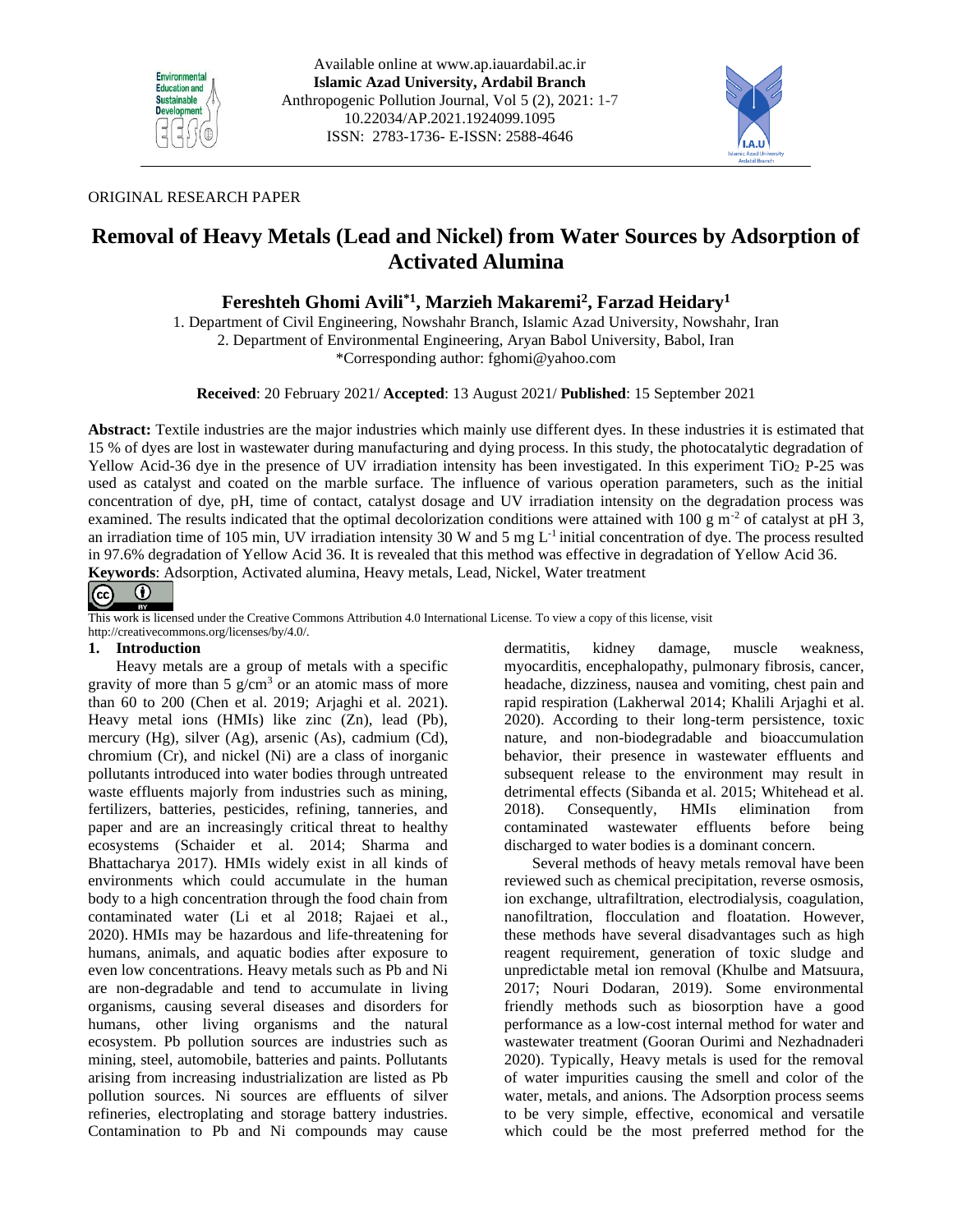removal of toxic contaminants (Lakherwal 2014; Omrani and Fataei, 2018). The adsorption process is a significant technique due to its wide applications, such as ease of operation, economic feasibility, wide availability and simplicity of design (Malik et al. 2016).

One of the inorganic sorbents used for removing the components present in water is activated alumina. It is a mixture of amorphous aluminum oxides obtained by dehydrogenation of aluminum hydroxide. Activated alumina is a granular form of aluminum oxide  $(Al<sub>2</sub>O<sub>3</sub>)$ with an adsorption level of 200-300  $m^2/g$ . Activated alumina could remove arsenic from drinking water and tended to adsorb many negatively charged components such as textile dye (Wasti and Awan 2016). Because of its crystalline structure, it is highly selective relative to specific ions. The removal mechanism includes the exchange of hydroxyl ions for soluble species (Liu et al. 2019). Activated alumina is much less likely to be used for water treatment than activated charcoal; however, it is used to remove inorganic contaminants such as fluorides, arsenic, selenium, and silicates (Szatylowicz and Skoczko 2018).

It was initially assumed that anion removal by activated alumina was a pure ion exchange process. But now it is found that the process is more complex than previously thought, and at least a part of the process is adsorption in the case of some anions, which can be simulated using the Langmuir isotherm. According to the studies (Karagedov 2019), the selectivity of most activated alumina represented below:

Hydroxide (OH $\cdot$ ) > Dihydrogen Arsenate (H<sub>2</sub>AsO<sub>4</sub> $\cdot$ ) > Flouride (F · ) > Sulfate  $(SO_4^{-2})$  > Bicarbonate (HCO<sub>3</sub> · ) > Chloride (Cl - )

In general, it is tried to use different types of adsorbents due to their adsorption and ion exchange properties in the removal of heavy metals, because of advantages such as inexpensiveness, high availability, fast adsorption and high adsorption capacity and reuse have led to the development of adsorbents for the removal of heavy metals (Sun et al. 2020). Accordingly, this study investigates the efficiency of activated alumina in removing Pb and Ni from water sources.

#### **2. Materials and Methods**

This study consisted of determining the effect of activated alumina on the removal of Pb and Ni in water sources and its efficiency to several variables. The experiment was conducted at a laboratory scale using model solutions. The removal efficiency of heavy metals has been determined due to variable Pb and Ni concentrations, pH, contact time and adsorbent dose. Initial laboratory tests were performed in 12 volume of laboratory solutions of different Pb and Ni concentration range. Then 16 samples of Pb and Ni solutions were tested by different pH of solutions. The third stage of the laboratory test process was applied by 8 samples in variable adsorbent dose. The final tests were applied by 10 samples of different contact times.

Standard solutions of Pb and Ni metals were prepared by dissolving certain amounts of Pb and Ni nitrate salts by adding a few drops of nitric acid and then deionized distilled water was prepared. The concentration of standard solutions of 1000 mg/l (ppm) was considered as the stock solution and was used to prepare a solution with a lower concentration. Also, nitrate salts and pH adjustment solutions are of high purity (made by Merck Company) were materials used in experimental work.

Physical and chemical properties of activated alumina (Merck, Germany) as a mineral adsorbent were determined. Meshes with dimensions of 0.2 to 2 mm have been selected and while homogenizing the particles, washed several times with distilled water to remove dust and other contaminants, then dried at 105 °C to achieve a constant weight. Chemical analysis of activated alumina applied in this study has been analyzed which is represented in Table 1. As observed, most of this mineral is composed of  $Al_2O_3$  and a small percentage of this mineral contains sodium, silicon and iron oxides.

Table 1 Chemical analysis of activated alumina

| Components | Content                        |  |  |
|------------|--------------------------------|--|--|
| 92%        | $Al_2O_3$                      |  |  |
| $0.9\%$    | Na <sub>2</sub> O              |  |  |
| $0.09\%$   | SiO <sub>2</sub>               |  |  |
| $0.08\%$   | Fe <sub>2</sub> O <sub>3</sub> |  |  |

The batch method has been used in all experiments. A solution with a volume of 50 ml and a certain concentration of Pb and Ni metals at a constant pH was added to each flask and then different content values of activated alumina were added to them. After mixing to reach equilibrium time, the suspension was measured by filter paper with a smooth aqueous band and the concentration of metals in the filtration solution by atomic absorption (AA) method. Pb and Ni were measured by standard method 3113 B electro-thermal atomic absorption spectrometric method at 350 nm and 3113 B electrochemical atomic absorption spectrometric method at 350 nm, respectively. Accordingly, the effect of the disturbing parameters namely pH, contact time, metal concentration and adsorbent dose were investigated by maintaining all the parameters constant and changing only one of them.

In all tests, the conditions such as 50 ml volume of solution in each flask, 0.5 mm mesh size of particles, pH equal to 9, the temperature of  $27 \pm 1$ °C, mixing speed of 120 rpm, contact time of 30 min and metal concentration of 20 mg/l were constant values and in each test, one of the parameters supposed as variable. Table 2 shows the test methods used for the studied parameters.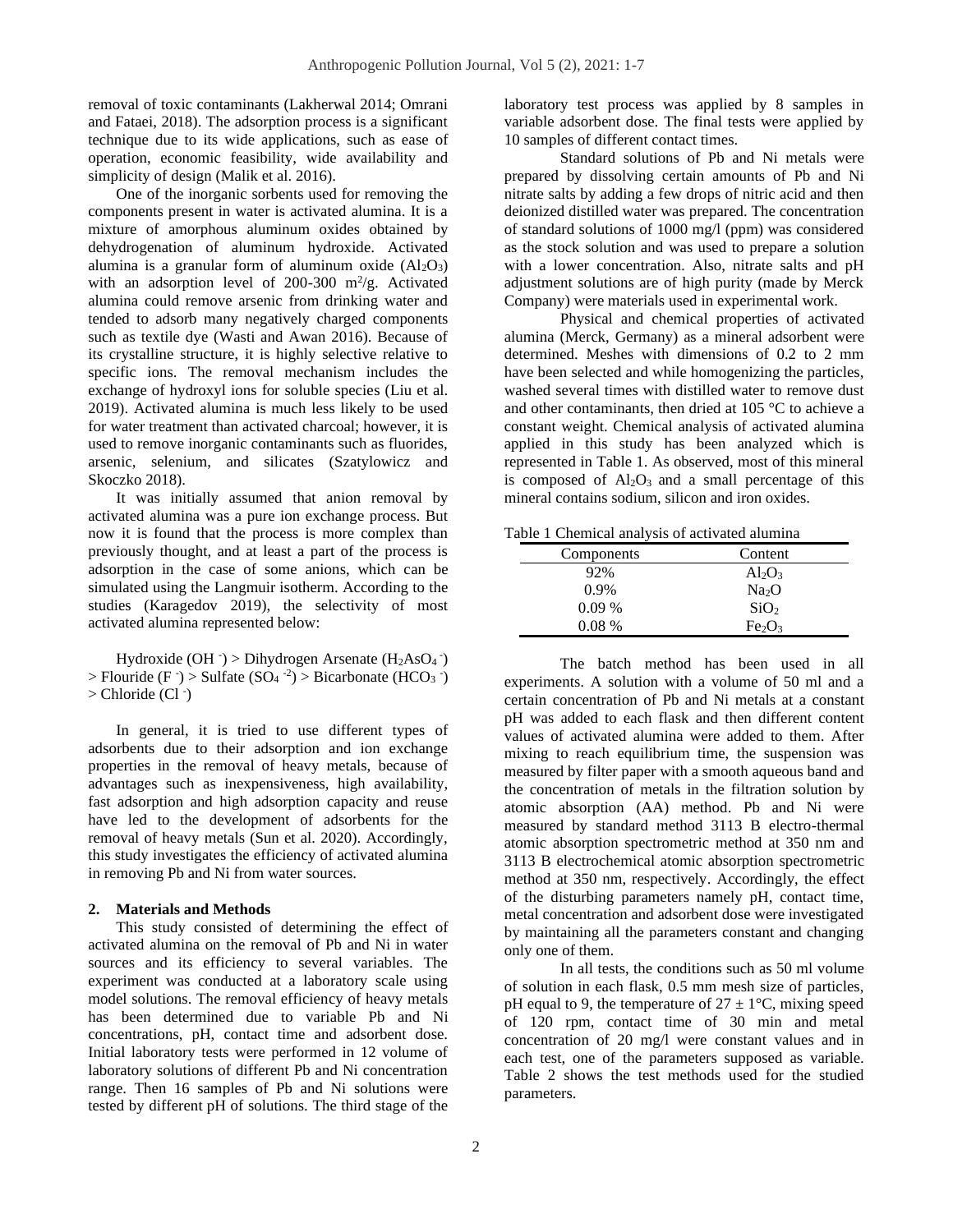| Tuble 2 Experimental includes about for the stadied parameters |      |                                        |                                      |                            |  |  |  |  |
|----------------------------------------------------------------|------|----------------------------------------|--------------------------------------|----------------------------|--|--|--|--|
| <b>Test</b>                                                    | Unit | Test method<br><b>Instrument Model</b> |                                      | Manufacture                |  |  |  |  |
| Ph and Ni<br>Concentration                                     | mg/1 | Atomic Absorption<br>Spectrophotometry | <b>PG990</b>                         | PG Instruments.<br>England |  |  |  |  |
| pH                                                             |      | pH Measurement                         | F-11 pH Meter                        | Horiba, Japan              |  |  |  |  |
| Activated<br>Alumina Dose                                      | g/l  | Weighing                               | <b>BP210 D Analytical</b><br>Balance | Sartorious,<br>Switzerland |  |  |  |  |
| <b>Contact Time</b>                                            | min  | Timing                                 | -                                    |                            |  |  |  |  |

Table 2 Experimental methods used for the studied parameters

The following formula has been used to calculate the adsorption rate of each metal ion by the adsorbent (Ayawei et al. 2017):

 $q_e = (C_o - C_e) V/m$  (1)

Where:

qe: The amount of metal adsorbed per adsorbent weight  $(mg/g)$ 

 $C<sub>o</sub>$ : initial concentration of metal in the solution (mg/l)

Ce: Equilibrium concentration of metal in solution (mg/l) V: volume of solution (ml)

m: adsorbent mass (gr)

The adsorption rate for a wide range of metal concentrations can be described by adsorption isotherms. Adsorption isotherms are described in both quantitative and qualitative ways. In the quantitative description, the most important isotherms are Langmuir and Freundlich isotherms, in which isotherms are determined by the ability and adsorption capacity of metal ions by examining the correlation and constant of isotherms (Chen 2015). In the first method, if  $q_e$  is the content of adsorbed metal per unit weight of adsorbent and Ce is the equilibrium concentration of the metal in the solution, the Freundlich adsorption isotherm is according to the following equations (Boparai et al 2011):

$$
q_e = K_f C_e^{-/n}
$$
 (2)

 $\log q_e = \log K_f + \frac{1}{n} \log C_e$ Where:

 $K_f$  and n are the Freundlich adsorption isotherm constants representing the adsorption capacity and adsorption energy, respectively.

The Langmuir isotherm equation used for equilibrium adsorption is as followed (Tripathi et al 2019):

$$
C_e / q_e = \frac{1}{Q_o} b + \frac{C_e}{Q_o}
$$
 (4)

As mentioned C<sup>e</sup> represents the equilibrium concentration of metal in solution and  $q_e$  (mg/g) is the content of metal adsorbed from solution in the equilibrium state.  $Q_0$  and b are Langmuir constants that depend on adsorption capacity and energy.

Pilot tests represented that the removal efficiency of heavy metals is affected by pH parameter, contact time, metal concentration and adsorbent dose in water solutions. Also, the adsorption rate of each metal was investigated by adsorption isotherms which are represented below.

#### **a. Adsorption isotherms**

The Freundlich adsorption isotherm has been shown in Fig. 1. This figure shows that the logarithmic plot of  $q_e$ in terms of  $C_e$  is a straight line. Langmuir adsorption isotherms are represented below. The diagram of  $C_e/q_e$  in terms of  $C_e$  has been shown in Fig. 2.



Table 3 Correlation coefficients and constants of Langmuir and Freundlich isotherms

#### **3. Results**

(3)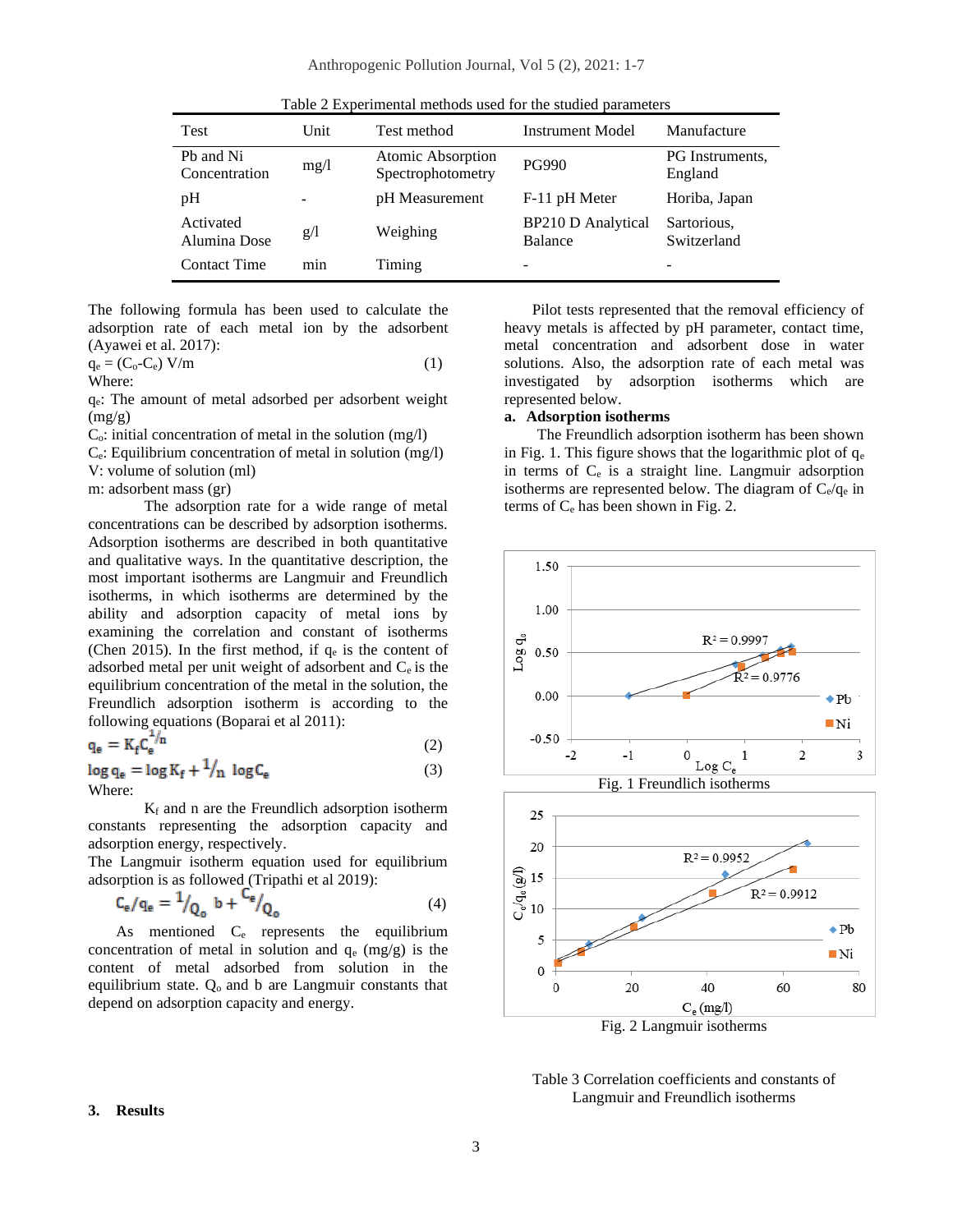|       | Freundlich isotherm |      |                | Langmuir isotherm |      |                |
|-------|---------------------|------|----------------|-------------------|------|----------------|
| Metal | $K_f$               | n    | $\mathbb{R}^2$ | $Q_0$             | b    | $\mathbb{R}^2$ |
| Pb    | 1.60                | 4.95 | 0.99           | 3.80              | 0.30 | 0.99           |
| Ni    | 0.98                | 3.22 | 0.97           | 3.46              | 0.20 | 0.99           |

According to Fig. 1, Fig. 2, and the correlation coefficients provided in Table 3, the adsorption rate of Pb  $R<sup>2</sup>$  > 0.99 and for the Freundlich and Langmuir isotherms and Ni  $R^2 > 0.97$  and  $R^2 > 0.99$  respectively for the Freundlich and Langmuir isotherms follow the adsorption isotherm equations. A method called Giles Classification is used in the qualitative description of adsorption isotherms (Giles et al. 1974). In this method, the q<sup>e</sup> curve plots the content of metal adsorbed per unit weight of adsorbent in terms of the equilibrium concentration of metal in solution Ce.

Fig. 3 shows the adsorption isotherms of Pb and Ni ions.



Fig. 3 Adsorption isotherms of Pb and Ni ions by activated alumina (pH=9, time=30min, adsorbent dose= $0.5$  g/l)

According to Fig. 3, by increasing the equilibrium concentration of metals in the solution, the adsorption rate of Pb and Ni ions per unit of adsorbent weight increases. There is also no significant difference between the adsorption of Pb and Ni ions. If the adsorbent tends to adsorb the desired ion, it is of type H, and if this tendency is moderate, it is of type L (Roman et al. 2020). According to Giles classification, the adsorption of Pb and Ni by activated alumina is of type H which means high interactions between metal ions and adsorbent.

#### **b. Effect of initial concentration of metals**

longer adsorbed. Fig. 4 shows that activated alumina efficiency of adsorbing Pb and Ni from aqueous solutions at a concentration of 25 mg/l for Pb and at a concentration of 20 mg/l for Ni is higher than other concentrations.



Fig. 4 Effect of content parameter of Pb and Ni concentration on the removal rate (pH=9, time=30 min, stirring speed=120rpm, size=  $0.5$ mm, T=27<sup>0</sup>C, adsorbent dose=  $0.5$  g/l)

## **c. Effect of initial pH**

Effect of Variable pH parameter experiment was applied by pH range of 4-11 (acidic, neutral and alkaline pH range). To adjust the pH of the solution, sodium hydroxide (NaOH) and sulfuric acid  $(H_2SO_4)$  were used. Fig. 5 shows the results obtained for the effect of pH on adsorption. The optimal pH is determined according to these results. The results indicated that the best adsorption occurs at a pH of 8 for Ni and 9 for Pb.



Fig. 5 Determination of the optimal pH of metal removal by alumina for Pb and Ni (C=20mg/l, time: 30min, Stirring speed=120rpm, size=0.5mm, T=27, adsorbent dose= $0.5$  g/l)

#### **d. Effect of adsorbent dose**

The next step is to determine the optimal content of activated alumina. Fig. 6 shows the results of the adsorbent dose parameter on adsorption rate. In the four studied content values of adsorbent (0.5, 2, 3 and 5 g/l),

The bigbest adsamption adsurpd on ePhoind chan in limith concentration i adsorbent content of 3 g/l.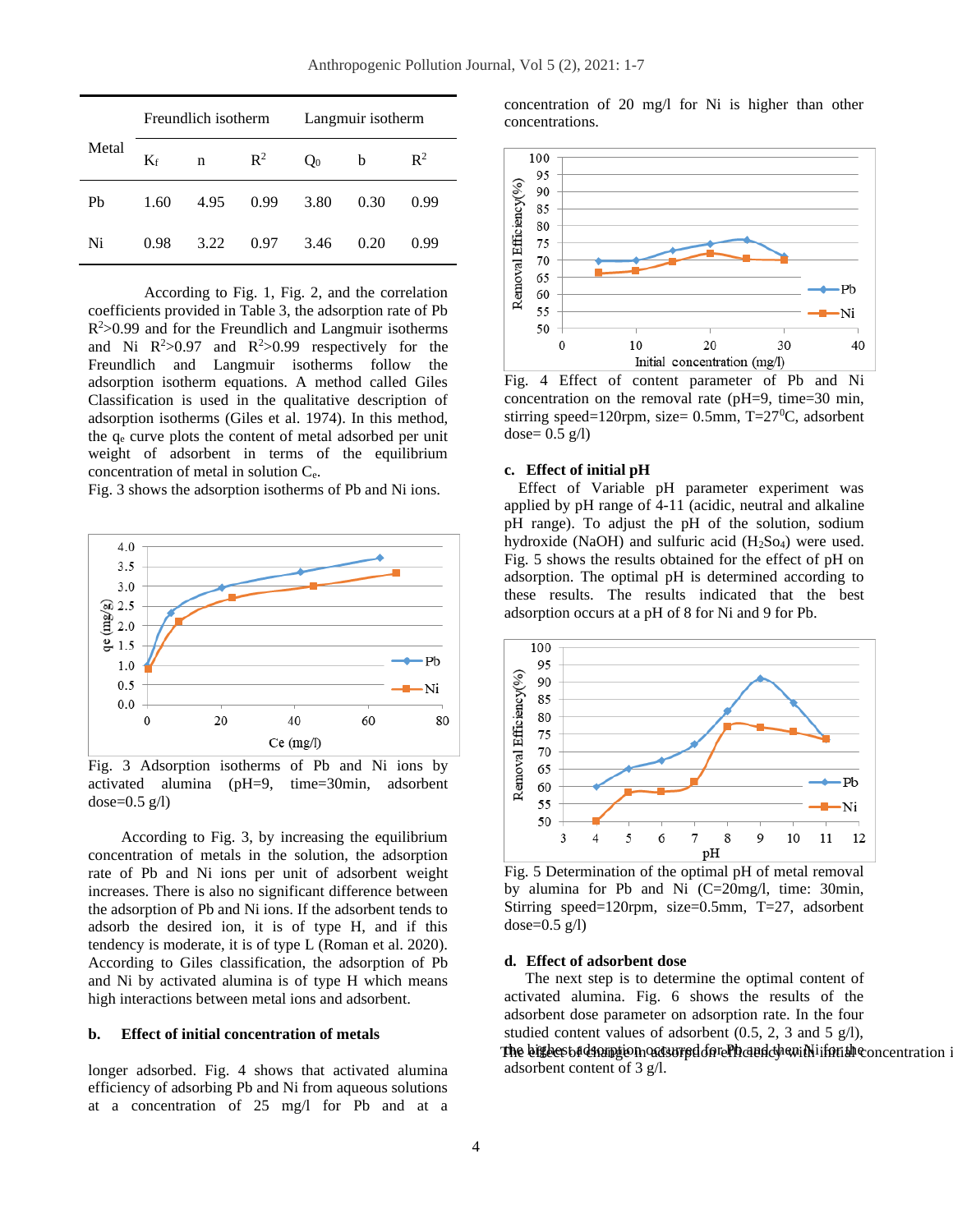

Fig. 6 Effect of the adsorbent content parameter on the removal rate (C=20 mg/l, pH=9, time=30min, stirring speed=120rpm, size=0.5mm,  $T=27^{\circ}C$ )

#### **e. Effect of contact time**

Determining the optimal contact time is investigated after determining the adsorbent content. Fig. 7 shows that in the studied times (15, 30, 60, 90 and 120 minutes) the best adsorption occurred at the contact time of 30 minutes, in other words, the equilibrium time of the removal process is approximately 30 minutes.



Fig. 7 Effect of contact time on the removal rate (C=20mg/l, pH=9, adsorbent dose=3 g/l, stirring speed=120rpm, size 0.5mm,  $T=27^{\circ}C$ )

#### **4. Discussion**

The findings of this study indicate that activated alumina adsorbs over 50 percent of dissolved Ni ions and over 60 percent of Pb ions in water solution. Also, the most effective parameter is pH which increased up to 8, Ni ions removal efficiency increased to 75 percent, pH increase up to 9, and Pb ions removal efficiency increases to 90 percent. Consequently, the optimum pH for water treatment would be the range of 8 to 9. In the following experiments pH as a constant value, has been considered 9. Heavy metal ions removal efficiency has been increased by change of other variables such as initial concentration, adsorbent dose and contact time over 65 percent. In other researches, activated alumina has been applied to remove heavy metal ions by filtration in a magnetic field (Szatyłowicz and Skoczko 2018). They

investigated the use of a constant external magnetic field as an elementary additional process to improve the filtration efficiency on activated alumina for the removal of copper, lead and cadmium from water. Pilot tests showed that the use of activated alumina sorption materials with the magnetic field impact could decrease the copper, lead and cadmium content in the model water. Also, another study investigated that activated alumina could be efficient in the adsorption of textile dye (Wasti and Awan 2016). Batch adsorption experiments were carried out to see the effect of different parameters like initial concentration, contact time, stirring rate of the dye and dose of activated alumina. The removal efficiency of Cibacron reactive yellow dye with an initial concentration of 400 mg/L was greater than 90% for 90 min contact time. Freundlich and Langmuir adsorption isotherms were applied which fitted the data with an  $\mathbb{R}^2$  value of 0.99. Activated alumina also proved effective for the adsorption of dyes from actual textile wastewater giving a removal efficiency of 75%. Consequently activated alumina could be efficient to remove a different range of pollutants from water sources and wastewater which optimal conditions should be estimated by real field situation, pollution parameters and concentrations.

## **5. Conclusions**

The results of this research, which is of experimentalresearch type, indicate that Langmuir and Freundlich isotherm models fitted well the adsorption data with the regression coefficient  $R^2$  of 0.97 and 0.99 of lead and nickel. The research results corroborate that there is a significant difference between pH values of 8 and 9 and other pHs. Actually, at pH values above 9, nickel and lead ions react with hydroxyl ions due to the decrease of free H<sup>+</sup> ions in solution and the increase of free OH<sup>-</sup> ions. Regarding the adsorbent dosage, it was found that activated alumina has a porous surface that can adsorb metals as surface adsorption, and the higher initial concentration of the metal solution and the adsorbent content in the solution leads to a higher adsorption percentage. Also, the equilibrium time of the removal process was determined to be about 30 minutes. The optimal points of the adsorption process in optimal conditions for lead are pH of 9, concentration of 25 mg/l, adsorbent dose equal to 3 g/l. Results represent that optimal conditions for Nickel removal are pH of 8, concentration of 20 mg/l, adsorbent dose of 3 g/l and contact time of 30 minutes. Finally, activated alumina can be used as an effective and inexpensive adsorbent to remove lead and nickel heavy metals from water sources.

#### 6. **Acknowledgements**

We thank SAIPA water and wastewater laboratory for sample analysis.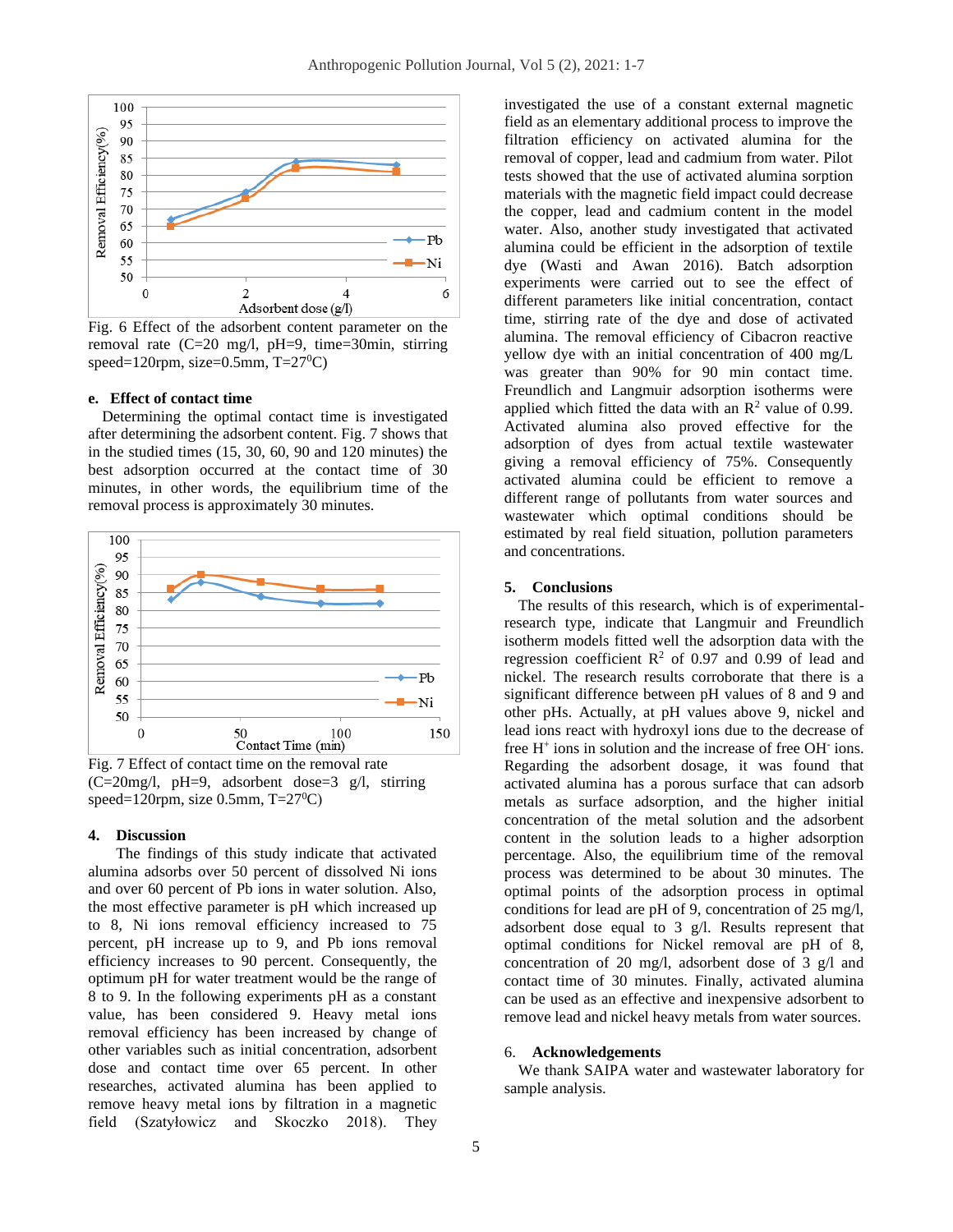#### **7. Conflict of interest**

The authors declare that they have no conflict of interest.

## **8. Additional Information and Declarations Funding**

## **References**

Arjaghi SK, Alasl MK, Sajjadi N, Fataei E, Rajaei GE (2021) Green Synthesis of Iron Oxide Nanoparticles by RS Lichen Extract and its Application in Removing Heavy Metals of Lead and Cadmium, Biological Trace Element Research.199 (2):763-768.

Ayawei N, Ebelegi AN, Wankasi D (2017) Modelling and Interpretation of Adsorption Isotherms. J Chem. Article

ID 3039817, 11 pages. [doi:10.1155/2017/303981](https://doi.org/10.1155/2017/303981)

Boparai HK, Joseph M, O'Carroll DM (2011) Kinetics and thermodynamics of cadmium ion removal by adsorption onto nano zerovalent iron particles. J Hazard Mater. 186(1):458-65.

doi:10.1016/j.jhazmat.2010.11.029

- Chen M, Li F, Tao M, Hu L, Shi Y, Liu Y (2019) Distribution and ecological risks of heavy metals in river sediments and overlying water in typical mining areas of China. *Mar Pollut Bull.* 146: 893-899. [doi:10.1016/j.marpolbul.2019.07.029](https://doi:10.1016/j.marpolbul.2019.07.029)
- Chen X (2015) Modeling of Experimental Adsorption Isotherm Data. *Information*. 6(1): 14-22. doi:10.3390/info6010014
- Giles CH, Smith D, Huitson A (1974) A general treatment and classification of the solute adsorption isotherm. I. Theoretical. *J Colloid Interf Sci.* 47(3): 755-765. [doi:10.1016/0021-9797\(74\)90252-5](https://doi.org/10.1016/0021-9797(74)90252-5)
- Gooran Ourimi H, Nezhadnaderi M (2020) Comparison of the application of Heavy metals adsorption methods from aqueous solutions for development of sustainable environment. *Anthropog pollut*. 4(2): 15- 27. doi:10.22034/ap.2020.1902797.1066
- Karagedov GR (2019) Transformation of the seeded aluminum hydroxide into sinter-active α-alumina. Materials Today-Proc. 12: 39-43. [doi:10.1016/j.matpr.2019.03.015](https://doi.org/10.1016/j.matpr.2019.03.015)
- Khalili Arjaghi S, Ebrahimzadeh Rajaei G, Sajjadi N, Kashefi Alasl M, Fataei E (2020) Removal of Mercury and Arsenic Metal Pollutants from Water Using Iron Oxide Nanoparticles Synthesized from Lichen Sinensis Ramalina Extract, Journal of Health, 11 (3): 397-408.
- Khulbe KC, Matsuura T (2018) Removal of heavy metals and pollutants by membrane adsorption techniques. Appl Water Sci. 8: 19.

[doi:10.1007/s13201-018-0661-6](https://doi.org/10.1007/s13201-018-0661-6)

- Lakherwal D (2014) Adsorption of Heavy Metals: A Review. *International Journal of Environmental Research and Development.* 4: 41-48.
- Li S, Zhang C, Wang S, Liu Q, Feng H, Ma X, Guo J

There was no funding for this study.

#### **Grant Disclosures**

There was no grant funder for this study.

**Competing Interests** 

The authors declare there is no competing interests, regarding the publication of this manuscript.

(2018) Electrochemical microfluidics techniques for heavy metal ion detection. Analyst. 143(18): 4230- 4246. [doi:10.1039/C8AN01067F](https://doi.org/10.1039/C8AN01067F)

- Liu C, Li X, Yang Y, Fan X, Tan X, Yin W, Liu Y, Zhou Z (2019) Double-layer substrate of shale ceramsite and active alumina tidal flow constructed wetland enhanced nitrogen removal from decentralized domestic sewage. Sci Total Environ. 703: 135629. [doi:10.1016/j.scitotenv.2019.135629](https://doi.org/10.1016/j.scitotenv.2019.135629)
- Malik DS, Jain CK, Yadav A (2016) Removal of heavy metals from emerging cellulosic low-cost adsorbents: a review. Appl Water Sci. 7: 2113–2136. [doi:10.1007/s13201-016-0401-8](https://doi.org/10.1007/s13201-016-0401-8)
- Nouri Dodaran, P., Fataei, E., Khanizadeh, B., (2019) Study on Photocatalytic andSonocatalytic Activity of Bi2O3 Synthesized by Sol-gel Method in Removing Organic Compounds of Ardabil Textile Factory Effluents, Journal of Water and Wastewater; Ab va Fazilab (in persian) 30 (4), 67-77.
- Omrani, M., Fataei, E. (2018). Synthesizing Colloidal Zinc Oxide Nanoparticles for Effective Disinfection; Impact on the Inhibitory Growth of Pseudomonas aeruginosa on the Surface of an Infectious Unit. Polish Journal of Environmental Studies, 27(4), 1639- 1645. https://doi.org/10.15244/pjoes/77096
- Schaider LA, Senn DB, Estes ER, Brabander DJ, Shine JP (2014) Sources and fates of heavy metals in a mining-impacted stream: Temporal variability and the role of iron oxides. Sci Total Environ. 490: 456–466. [doi:10.1016/j.scitotenv.2014.04.126](https://doi.org/10.1016/j.scitotenv.2014.04.126)
- Sharma S, Bhattacharya A (2017) Drinking water contamination and treatment techniques. Appl Water Sci. 7(3): 1043–1067.

[doi:10.1007/s13201-016-0455-7](https://doi.org/10.1007/s13201-016-0455-7)

- Sibanda T, Selvarajan R, Tekere M (2015) Urban effluent discharges as causes of public and environmental health concerns in South Africa's aquatic milieu. Environ Sci Pollut Res. 22: 18301– 18317. [doi:10.1007/s11356-015-5416-4.](https://doi.org/10.1007/s11356-015-5416-4)
- Sun Y, Zhou S, Pan SY, Zhu S, Yu Y, Zheng H (2020) Performance evaluation and optimization of flocculation process for removing heavy metals. Chem Eng J. 385: 123911. [doi:10.1016/j.cej.2019.123911](https://doi.org/10.1016/j.cej.2019.123911)
- Szatylowicz E, Skoczko I (2018) The Use of Activated Alumina and Magnetic Field for the Removal Heavy Metals from Water. Ecol Eng. 19(3): 61-68. [doi:10.12911/22998993/85373](https://doi.org/10.12911/22998993/85373)

Rajaei GE, Khalili-Arjaghi S, Fataei E, Sajjadi N,